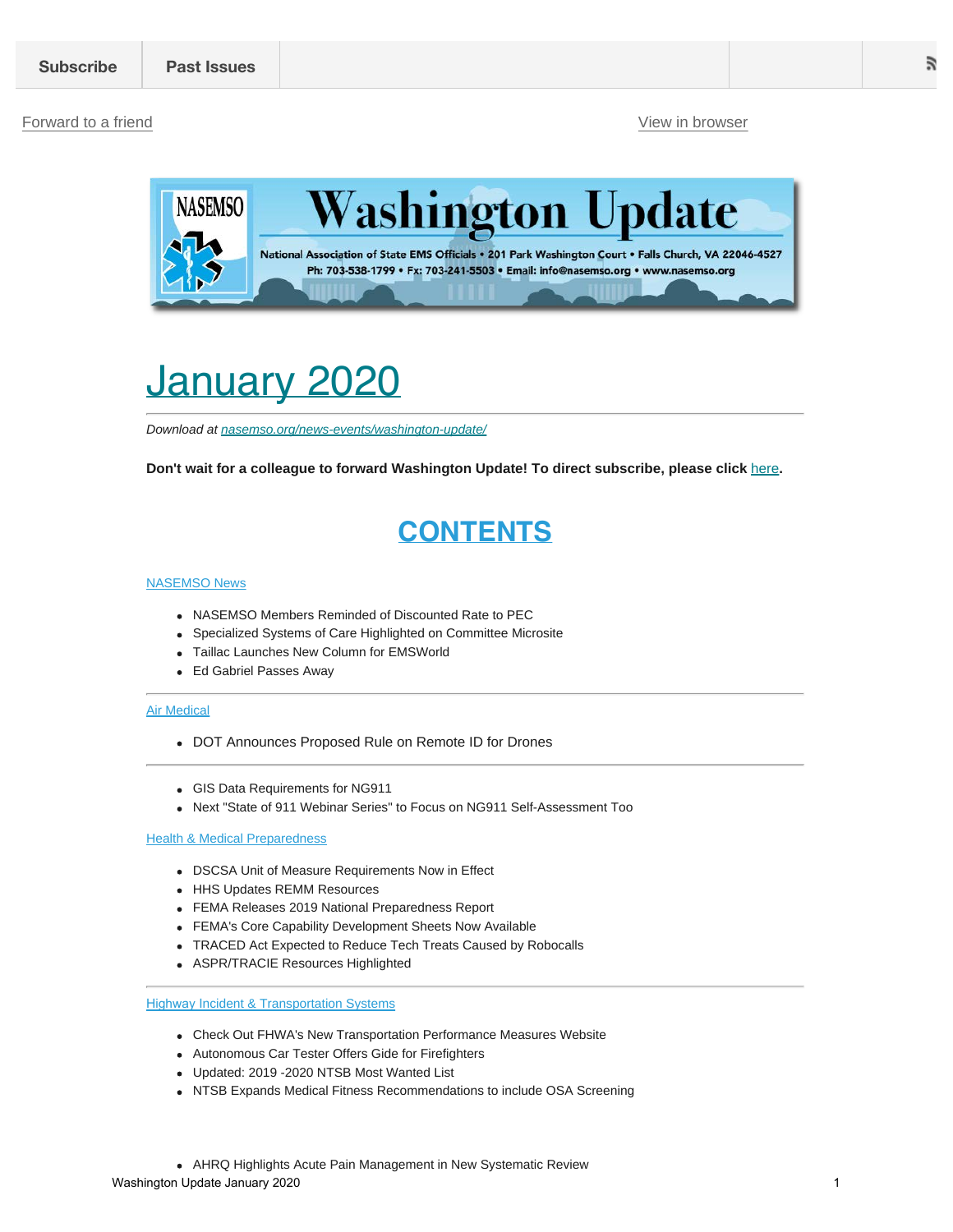Focused Updates on PALS Highlighted in Current Issue of *Pediatrics*

#### **[Pediatrics](#page-5-0)**

- End-of-Year Budget Bill Eliminates Tobacco Sales to Minors
- AAP Joins Organizations in Pediatric Readiness Position Statement
- AJCC Offers Overview of Changes to Server TBI Guidelines in Pediatrics
- New ED Toolkit to Support Children in Mental Health Crisis

#### **[Trauma](#page-6-0)**

NASEM Reveals " Most Visited" Infographic in 2019

#### [Federal Partners](#page-6-1)

- Creating and Using Evidence-based Quality Measures in EMS: The National EMS Quality Alliance
- CDC Now Encourages 2nd Day Discharge Follow-up on Cigarette Hospitalizations
- Changed Route of Immunization Dramatically Improves Efficacy of TB Vaccine

#### **[Industry News](#page-7-0)**

Nurse Program Cuts Nonemergent Ambulance Dispatches in Florida

#### [Upcoming Events](#page-7-1)

[Contact NASEMSO](#page-9-0)

# <span id="page-1-0"></span>NASEMSO NEWS **NASEMSO Members Reminded of Discounted Rate to PEC**

*Prehospital Emergency Care* (PEC) is NASEMSO's official journal. PEC is an authoritative resource delivering up- to-date clinical and research information on advances in medical care in the out-of-hospital setting. It provides cutting-edge articles on all facets of the EMS field. As such, individual subscriptions are available to NASEMSO members at the discounted rate of \$56. To access this benefit, go to [Special Offer Here](https://naemsp.org/NAEMSP/media/NAEMSP-Documents/FORM-PEC-Universal.pdf).

### **Specialized Systems of Care Highlighted on Committee Microsite**

The Specialized Systems of Care Committee has begun populating its web site with resources on systems of care for time sensitive emergencies where quantifiable evidence is already available, such as STEMI and stroke. The committee is currently collecting data to benchmark activities in the states with results anticipated in the spring 2020. For more information on how to join the committee roster, please contact NASEMSO Program Manager, [Kathy Robinson.](mailto:krobinson@nasemso.org?subject=Specialized%20Systems%20of%20Care)

### **Taillac Launches New Column for EMSWorld**

Starting this month, EMSWorld launches a new feature authored by the nation's top EMS physicians and medical directors titled "Resident Eagle." In the January 2020 issue of EMSWorld, Dr. Peter Taillac, a prominent NASEMSO member and Utah's state EMS medical director, highlights the new evidence based guideline on the administration of naloxone for EMS. To read the article Click here[.](http://https//www.emsworld.com/article/1223677/resident-eagle-naloxone-guidance-ems.) Your ongoing contributions to the EMS literature are greatly appreciated, Dr. Taillac!

### **Ed Gabriel Passes Away**

The emergency medical services world is mourning the death of Ed Gabriel, the Principal Deputy Assistant Secretary for Preparedness and Response at the U.S. Department of Health and Human Services. The New York City Office of Emergency Management confirmed the news on Twitter, as did a spokesperson for Gabriel's office. Gabriel was an assistant chief at the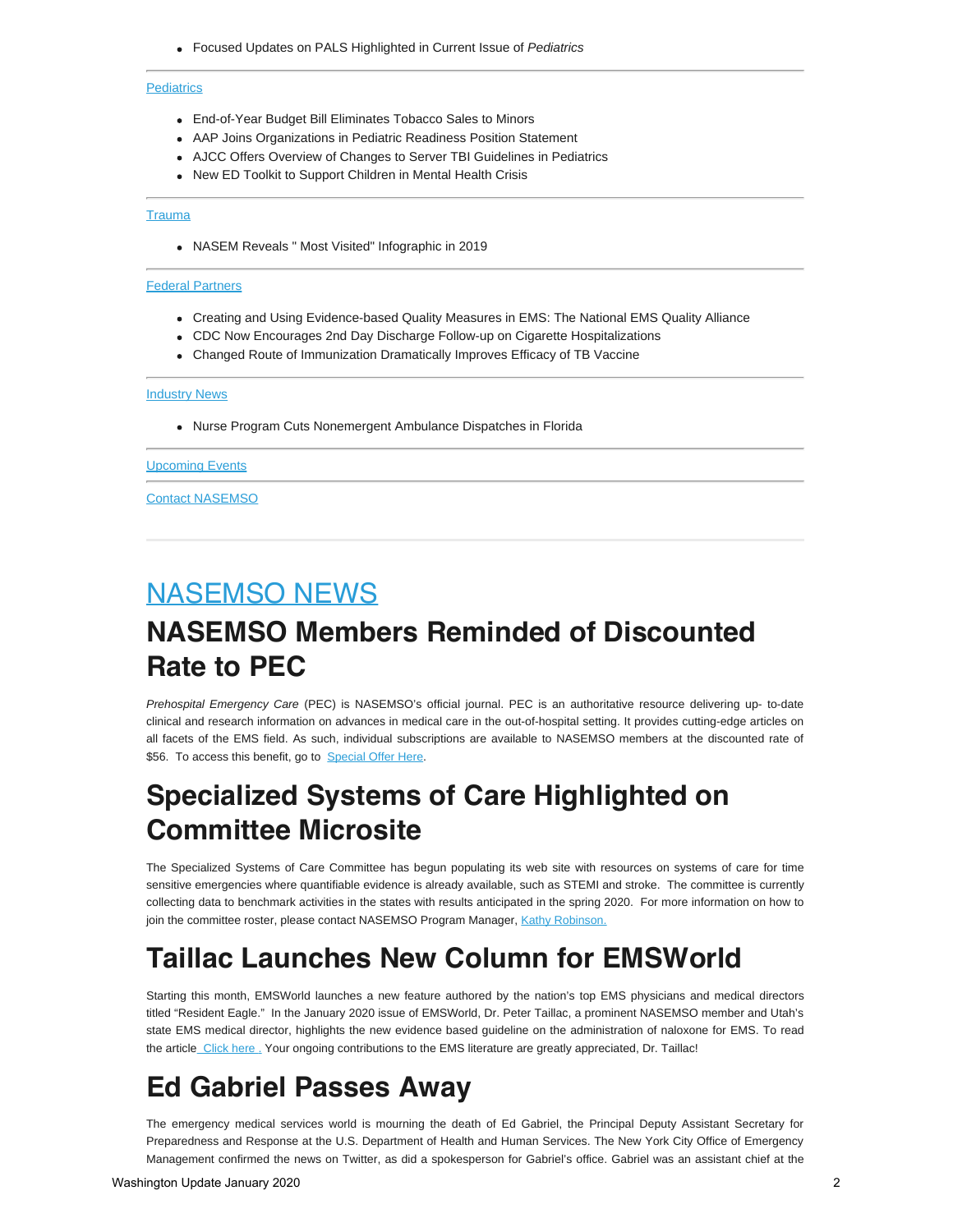FDNY EMS from 1978 until 2005. "Ed Gabriel was a consummate professional whose contributions had a long-lasting impact on the emergency management field," the NYC Office of Emergency Management wrote. "We remember him fondly. Our thoughts and prayers are with Ed's family, friends, and colleagues. "

He also worked for the NYC Mayor's Office of Emergency Management and at The Walt Disney Corporation as its director of Global Crisis Management and Business Continuity.

Colleagues and friends took to Twitter to remember Gabriel

[Return to top ^](#page-0-0)

# <span id="page-2-0"></span>AIR MEDICAL **DOT Announces Proposed Rule on Remote ID for Drones**

The U.S. Department of Transportation's Federal Aviation Administration (FAA) has announced a proposed rule. To read the rule, please [click here](https://www.federalregister.gov/documents/2019/12/31/2019-28100/remote-identification-of-unmanned-aircraft-systems) that would continue the safe integration of Unmanned Aircraft Systems (UAS), commonly called drones, into the nation's airspace by requiring them to be identifiable remotely. The proposed Remote ID rule would apply to all drones that are required to register with the FAA (recreational drones weighing under 0.55 pounds are not required to register), as well as to persons operating foreign civil UAS in the U.S.

[Return to top ^](#page-0-0)

# COMMUNICATIONS **GIS Data Requirements for NG911**

Next Generation 911 (NG911) is deploying nationwide and it brings big changes to emergency dispatch and response. One of the biggest changes involves geographic information systems (GIS). NG911 is much more data-rich and will have the benefit of improved call routing thanks to GIS data. Location information will be more complete allowing dispatchers to direct responders to the correct location. The National Emergency Numbers Association (NENA) developed the [Standard for the NG911 GIS](http://www.federalregister.gov/documents/2019/12/31/2019-28100/remote-identification-of-unmanned-aircraft-systems) [Data Model,](http://www.federalregister.gov/documents/2019/12/31/2019-28100/remote-identification-of-unmanned-aircraft-systems) defining the structure of GIS data necessary for NG911. This is a very technical document defining the terminology, definitions, keywords and structure of the GIS data model layers. 911 leadership should work with GIS professionals to ensure location layers and GIS data fields meet the needs of NG911

### **Next "State of 911 Webinar Series" to Focus on NG911 Self-Assessment Tool**

NHTSA's National 911 Program offers a series of webinars to educate first responders and the public on matters related to the 9-1-1 system. Several of the webinars have featured EMS-related topics, such as CPR Life Links, caller location, and more. The next webinar in the series will highlight the NG911 Self-Assessment tool on January 14 at 12 pm EST but don't worry if you miss it! All webinars are recorded and available [Here](https://www.911.gov/webinars.html)**[.](https://www.911.gov/webinars.html)** The NG911 Self-Assessment tool was distributed by NHTSA last summer [Click Here](https://www.911.gov/project_ng911tool.html) to view the tool.

[Return to top ^](#page-0-0)

#### <span id="page-2-1"></span>HEALTH & MEDICAL PREPAREDNESS

**DSCSA Unit of Measure Requirements Now in Effect**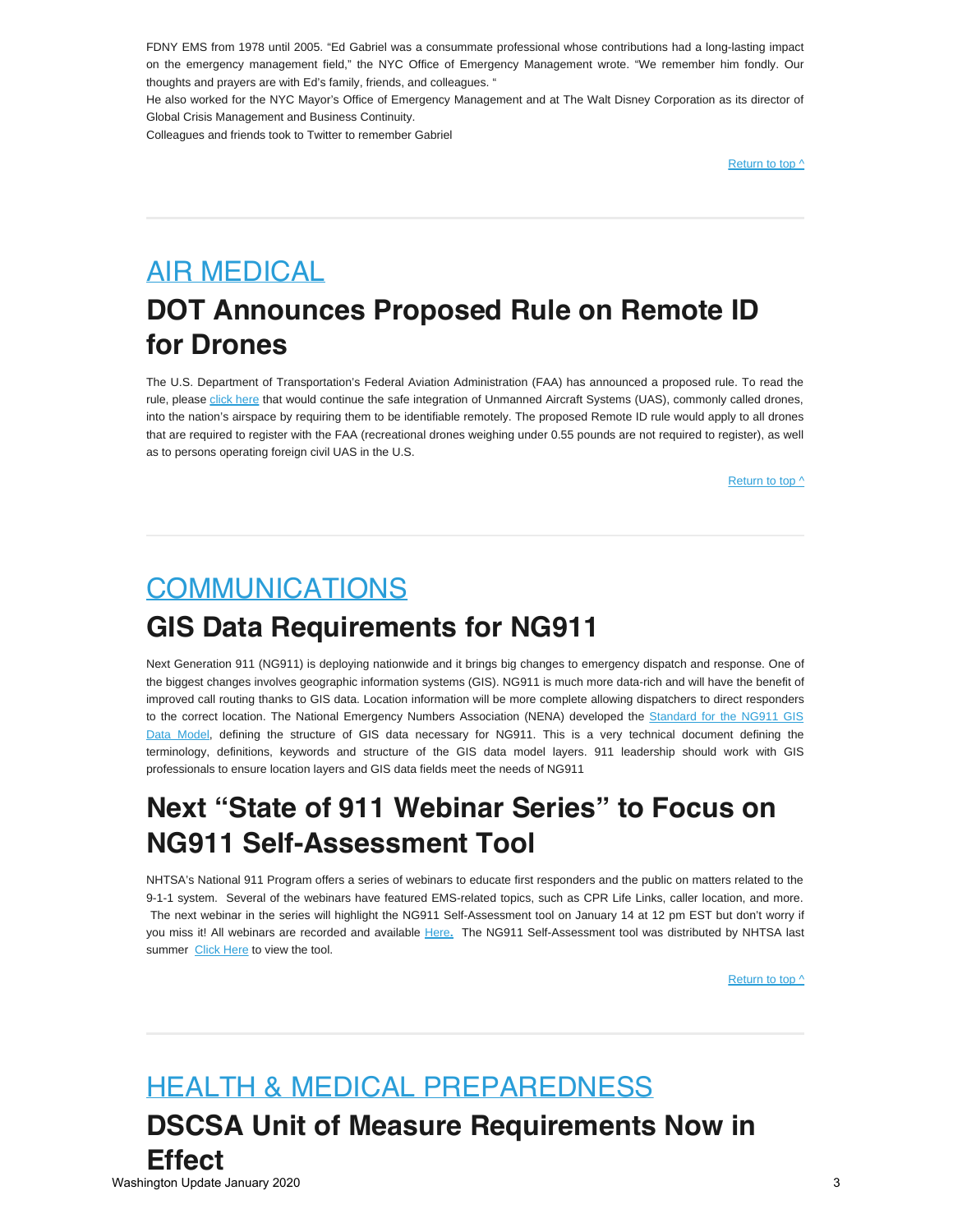[The Drug Supply Chain Security Act \(DSCSA\)](https://www.fda.gov/drugs/drug-supply-chain-security-act-dscsa/title-ii-drug-quality-and-security-act) outlines requirements for manufacturers, repackagers, wholesale distributors, dispensers, and third-party logistics providers (trading partners). The impact of this regulation is starting to be felt in EMS markets as customers are no longer able to buy individual units of use such as vials or bottles as manufacturers work to comply with the law regarding product traceability through serialization. The deadline, which became effective November 27, 2019, requires pharmaceutical products subject to DSCSA to be affixed with a product identifier at every unit of sale. To read more Click [Here](https://www.fda.gov/drugs/drug-supply-chain-integrity/drug-supply-chain-security-act-dscsa)

# **HHS Updates REMM Resources**

The Department of Health and Human Services Assistant Secretary for Preparedness and Response (ASPR) has added several new resources and updates to its Radiation Emergency Medical Management (REMM) website [Click Here](https://www.remm.nlm.gov/whatsnew.htm)**.**

# **FEMA Releases 2019 National Preparedness Report**

FEMA recently released the 2019 National Preparedness Report. In its eighth year, this report summarizes the nation's progress toward attaining becoming a more secure and resilient nation. Read more. **[Click Here.](https://www.fema.gov/national-preparedness-report)**.

# **FEMA's Core Capability Development Sheets Now Available**

[The](https://www.fema.gov/national-preparedness-goal)se capability sheets provide tools that can be used to build or sustain their capabilities and close identified gaps. The [National Preparedness Goal](https://www.fema.gov/national-preparedness-goal) establishes 32 Core Capabilities to address the greatest risks to the nation. Each sheet provides the following information, tailored to the Core Capability:

- Training courses
- Standardized capability targets
- Nationally-typed resources
- Planning partners
- Validation support

Read more **[Click Here](https://www.fema.gov/core-capability-development-sheets)**.

### **TRACED Act Expected to Reduce Tech Threats Caused by Robocalls**

Last month, the U.S. House of Representatives and Senate each passed the TRACED (Telephone Robocall Abuse Criminal Enforcement and Deterrence) Act. The Bill has now been signed by the President into law. It gives the Federal Communications Commission (FCC) greater enforcement authority against illegal robocallers, and requires voice service providers to implement call authentication technology. As part of a Federal Communications Commission push, major wireless carriers and home phone providers have been implementing a [verification process known as STIR/SHAKEN](https://www.cnet.com/news/inside-your-phone-companys-plan-to-stop-robocalls/) throughout 2019 to authenticate calls and fight spammers. In addition to raising penalties and pushing for authentication, the bill also gives regulators like the FCC and the Federal Trade Commission (FTC) four years to go after scammers, as opposed to the one-year statute of limitations that was previously in place. Read more **[Click Here](https://www.fiercewireless.com/regulatory/president-trump-signs-traced-act-into-law-to-combat-robocalls)**

# **ASPR/TRACIE Resources Highlighted**

The link below is for resources that highlight lessons learned from recent events, communication tools and information, and checklists, plans, tools, and templates that can be modified to suit specific threats and needs. Articles address specific natural disasters and hazards and elements of their planning, but do not address all-hazard planning or specifics of clinical care which may be found in other topic collections. For more information **[Click Here](http:// https//asprtracie.hhs.gov/technical-resources/36/Natural-Disasters/0)**.

[Return to top ^](#page-0-0)

# HIGHWAY INCIDENT & TRANSPORTATION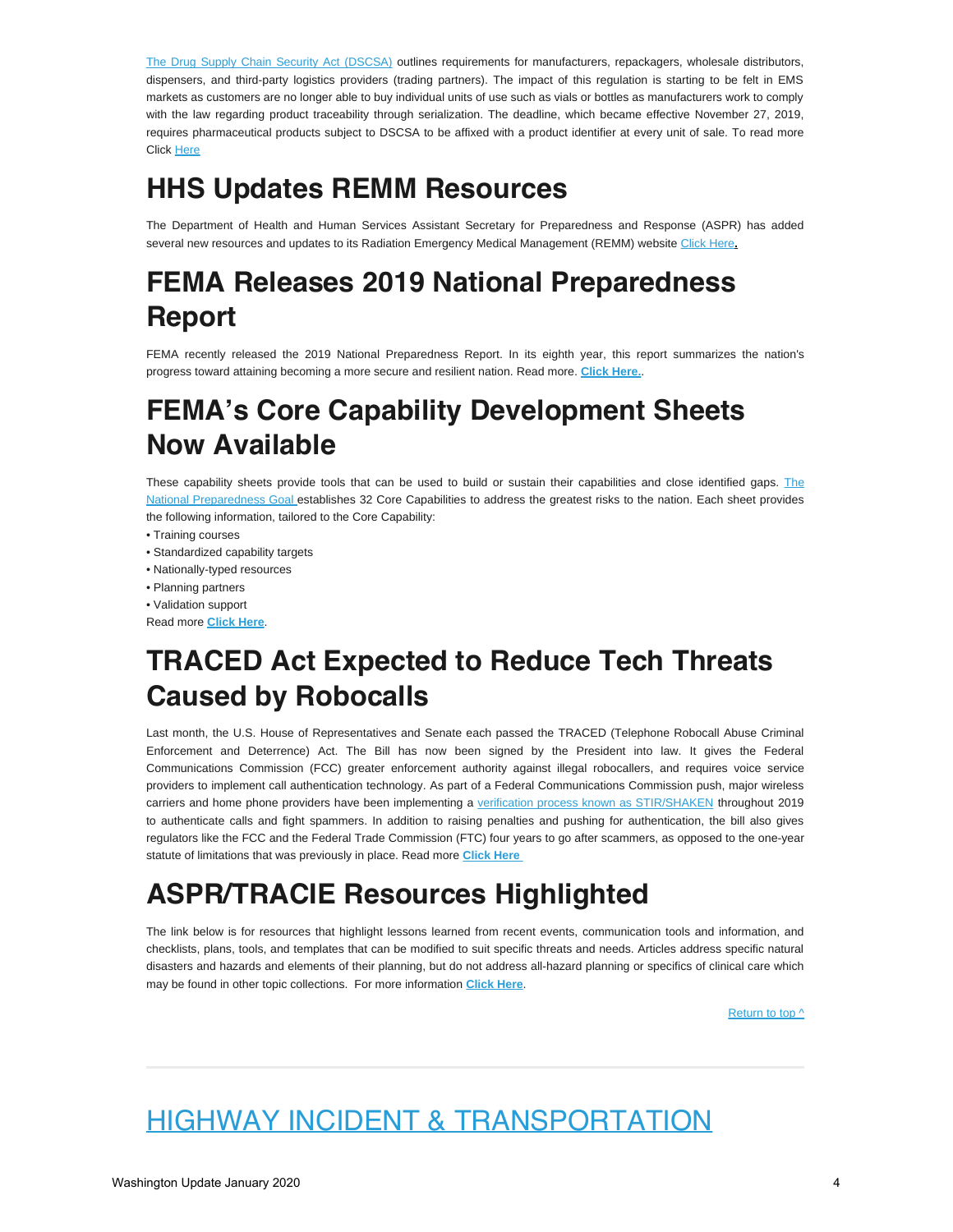### <span id="page-4-0"></span>**SYSTEMS**

# **Check Out FHWA's New Transportation Performance Measures Website**

The Federal Highway Administration has re-organized its [TPM website](https://lnks.gd/l/eyJhbGciOiJIUzI1NiJ9.eyJidWxsZXRpbl9saW5rX2lkIjoxMDAsInVyaSI6ImJwMjpjbGljayIsImJ1bGxldGluX2lkIjoiMjAxOTEyMTkuMTQ1NzM0MTEiLCJ1cmwiOiJodHRwczovL3d3dy5maHdhLmRvdC5nb3YvdHBtLyJ9.48MLG62Ffa4s2MTqcLBuE5cvS1aAbEIarU-jpGq_foM/br/73351476966-l) to make it easier to find the latest Transportation Performance Management (TPM) information. Performance and target data from all 52 States for 17 national measures are available in [one place](https://lnks.gd/l/eyJhbGciOiJIUzI1NiJ9.eyJidWxsZXRpbl9saW5rX2lkIjoxMDEsInVyaSI6ImJwMjpjbGljayIsImJ1bGxldGluX2lkIjoiMjAxOTEyMTkuMTQ1NzM0MTEiLCJ1cmwiOiJodHRwczovL3d3dy5maHdhLmRvdC5nb3YvdHBtL3JlcG9ydGluZy9zdGF0ZS8ifQ.c31EtqhELAEhtnc0h2AEwqKHFIiKKpehTffA1w2kc9M/br/73351476966-l). This data is also available as a [downloadable ZIP file](https://lnks.gd/l/eyJhbGciOiJIUzI1NiJ9.eyJidWxsZXRpbl9saW5rX2lkIjoxMDIsInVyaSI6ImJwMjpjbGljayIsImJ1bGxldGluX2lkIjoiMjAxOTEyMTkuMTQ1NzM0MTEiLCJ1cmwiOiJodHRwczovL3d3dy5maHdhLmRvdC5nb3YvdHBtL3JlcG9ydGluZy8ifQ.mbkh0zLjqVb7wRoYTia46q-H8Srs2MNWbWiSLlOm86U/br/73351476966-l). The Highway Safety related measures can be accessed by clicking on your state.

# **Autonomous Car Tester Offers Guide for Firefighters**

Google spinoff Waymo is trying to educate emergency responders on how to deal with its autonomous vehicles. Waymo released a training video on YouTube Thursday geared toward guiding public safety officials responding to incidents involving their self-driving cars. The 14-minute instructional video advises how to put a car in manual mode and what precautions firefighters should take. The video was done in conjunction with Waymo engineers and suburban Phoenix police and firefighters. For more information, [Click Here](https://www.fireengineering.com/2019/11/23/481423/autonomous-car-tester-offers-guide-for-first-responders/#gref)**.**

### **Updated: 2019-2020 NTSB Most Wanted List**

The "MOST WANTED LIST," the National Transportation Safety Board's premier advocacy tool, identifies the top safety improvements that can be made across all modes to prevent accidents, minimize injuries, and save lives in the future. These issue areas are ripe for action now; if addressed, they would make a significant impact. The MOST WANTED LIST is the NTSB's road map from lessons learned to lives saved. The 2019¬–2020 MWL is available **[Here](https://www.ntsb.gov/safety/mwl/Pages/default.aspx)** https://www.ntsb.gov/safety/mwl/Pages/default.aspx.

In related news, the NTSB has prepared a report on the current status of various (prior) safety recommendations to organizations and agencies. For more information, [Click Here](https://www.ntsb.gov/safety/mwl/Documents/2019-20/2019-20-MWL-SafetyRecs.pdf)**.**

# **NTSB Expands Medical Fitness Recommendations to include OSA Screening**

The National Transportation Safety Board (NTSB) has expanded its medical fitness recommendations to include screening and treating for obstructive sleep apnea (OSA.) Undiagnosed and untreated obstructive sleep apnea (OSA)—and the fatigue that results from it— continues to be deadly on our highways. OSA is a treatable chronic disease in which patients experience episodes of airway obstruction while sleeping, resulting in fragmented sleep and subsequent daytime sleepiness and fatigue. OSA often goes undiagnosed in the transportation environment, which increases the risk that drivers will suffer from fatigue and perform their duties in an unsafe manner. Highway personnel in safety-sensitive positions need to be screened for OSA and treated if necessary. Among commercial drivers, when treated, OSA is not a medically disqualifying condition for transportation operators in safety-sensitive positions. The American College of Cardiology (ACC) discusses screening tools for OSA, [Click](https://www.acc.org/latest-in-cardiology/articles/2015/07/14/11/04/screeing-tools-for-the-obstructive-sleep-apnea-for-the-cardiovascular-clinician) [Here](https://www.acc.org/latest-in-cardiology/articles/2015/07/14/11/04/screeing-tools-for-the-obstructive-sleep-apnea-for-the-cardiovascular-clinician)**.**

In related news, through its ongoing work with the National Highway Traffic Safety Administration (NHTSA) and the University of Pittsburgh, NASEMSO supported the publication of a special supplement in Prehospital Emergency Care aimed at EMS fatigue. Direct links to 15 manuscripts can be found on **[NASEMSO's project website.](https://nasemso.org/projects/fatigue-in-ems/)**

[Return to top ^](#page-0-0)

# MEDICAL DIRECTION

# **AHRQ Highlights Acute Pain Management in New Systematic Review**

The Evidence-based Practice Center (EPC) Program at the Agency for Healthcare Research and Quality (AHRQ) has posted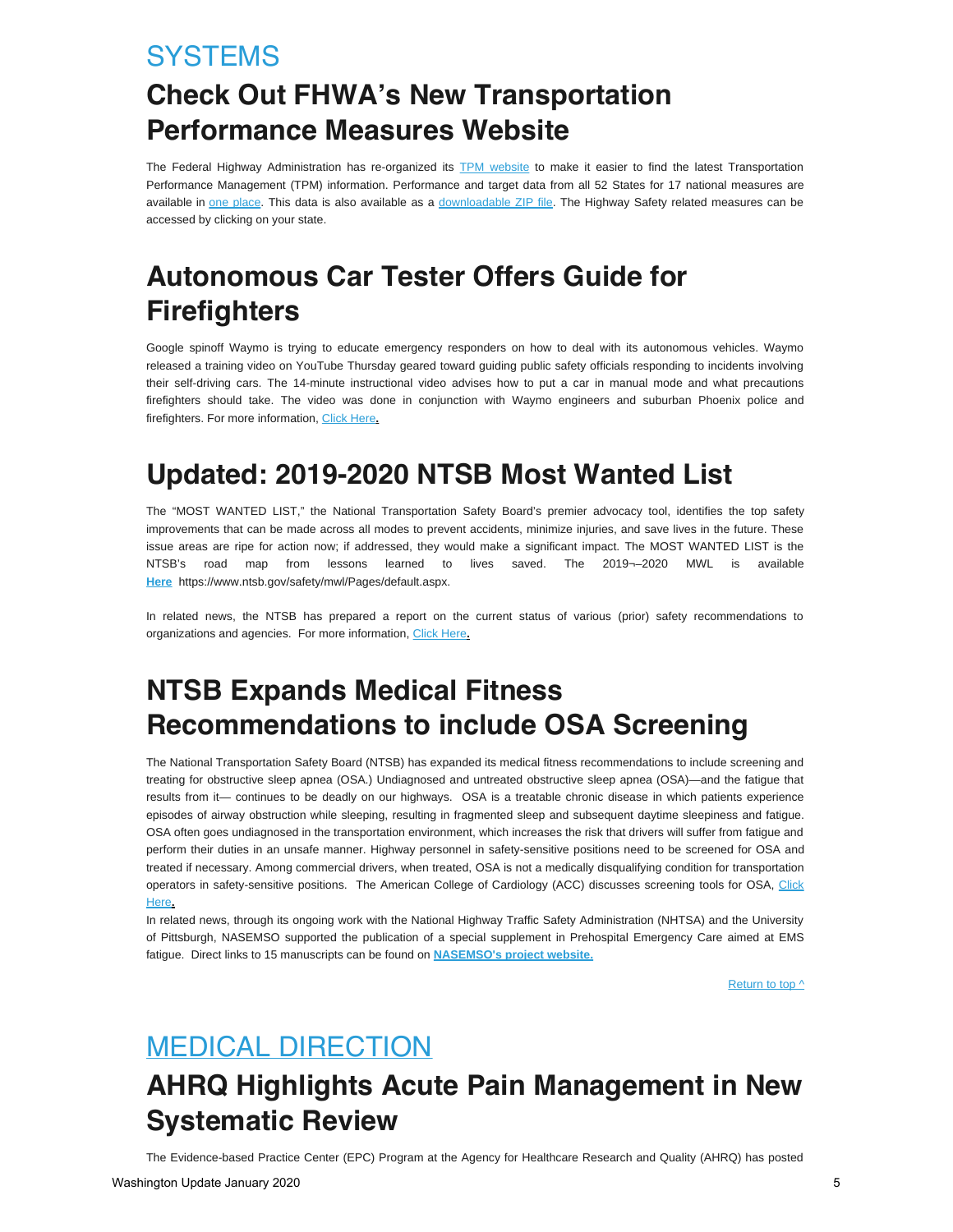the protocol for Treatments for Acute Pain . The protocol is available at: the *Effective Healthcare Web site*. In addition, if there is unpublished scientific information relevant to this topic, we encourage you to submit it via the [Supplemental Evidence and](https://effectivehealthcare.ahrq.gov/webform/products/treatments-acute-pain/submit-sead) [Data for Systematic Reviews \(SEADS\) portal](https://effectivehealthcare.ahrq.gov/webform/products/treatments-acute-pain/submit-sead). The deadline for submissions is January 31. Materials submitted cannot be confidential; they may be made public. This is a voluntary request for information

### **Focused Updates on PALS Highlighted in Current Issue of** *Pediatrics*

The January issue of *Pediatrics*, the official journal of the American Academy of Pediatrics, features three focused updates to the 2019 American Heart Association Guidelines for Cardiopulmonary Resuscitation and Emergency Cardiovascular Care. View the Table of Contents to access thes[e updates](https://pediatrics.aappublications.org/content/145/1?current-issue=y).

[Return to top ^](#page-0-0)

#### <span id="page-5-0"></span>**PEDIATRICS**

### **End-of-Year Budget Bill Eliminates Tobacco Sales to Minors**

On December 20, 2019, the President signed legislation to amend the Federal Food, Drug, and Cosmetic Act, and raise the federal minimum age of sale of tobacco products from 18 to 21 years. It is now illegal for a retailer to sell any tobacco product including cigarettes, cigars and e-cigarettes – to anyone under 21. FDA will provide additional details on this issue as they become available.

In related news, the Food and Drug Administration (FDA) has finalized enforcement priorities for Electronic Nicotine Delivery Systems (ENDS) without premarket authorization. For ENDS products marketed without FDA authorization, FDA intends to prioritize enforcement against:

- Any flavored, cartridge-based ENDS product (other than a tobacco- or menthol-flavored ENDS product);
- All other ENDS products for which the manufacturer has failed to take (or is failing to take) adequate measures to prevent minors' access; and

• Any ENDS product that is targeted to minors or whose marketing is likely to promote use of ENDS by minors. Download the new Industry Guidance [Here](https://www.fda.gov/media/133880/download)

### **AAP Joins Organizations in Pediatric Readiness Position Statement**

The American Academy of Pediatrics (AAP) has published a joint policy statement with the American College of Emergency Physicians, Emergency Nurses Association, National Association of Emergency Medical Services Physicians, and National Association of Emergency Medical Technicians on pediatric readiness in emergency medical services systems that is now available online. Read more in *Pediatrics* [Here](http://the american academy of pediatrics (aap) has published a joint policy statement with the american college of emergency physicians, emergency nurses association, national association of emergency medical services physicians, and national association of emergency medical technicians on pediatric readiness in emergency medical services systems that is now available online. read more in pediatrics at https//pediatrics.aappublications.org/content/145/1/e20193307).

### **AJCC Offers Overview of Changes to Severe TBI Guidelines in Pediatrics**

In their January issue, the American Journal of Critical Care (AJCC) offers a (free) summary of the recent update of the "Third Edition of the Guidelines for Managing Severe Traumatic Brain Injury in Children." These highlights can help critical care providers apply the most current and appropriate therapies for children with severe TBI. The key criteria for inclusion in the guidelines were (1) the study population included pediatric patients ( 18 years) with severe TBI (score of 3-8 on the Glasgow Coma Scale [GCS]) and (2) the study assessed for and included outcome data such as neurologic function, mortality, or appropriate intermediate targeted topic outcomes. Read more [Click](https://aacnjournals.org/ajcconline/article/29/1/e13/30622/Critical-Update-on-the-Third-Edition-of-the) Here

# **New ED Toolkit to Support Children in Mental Health Crisis**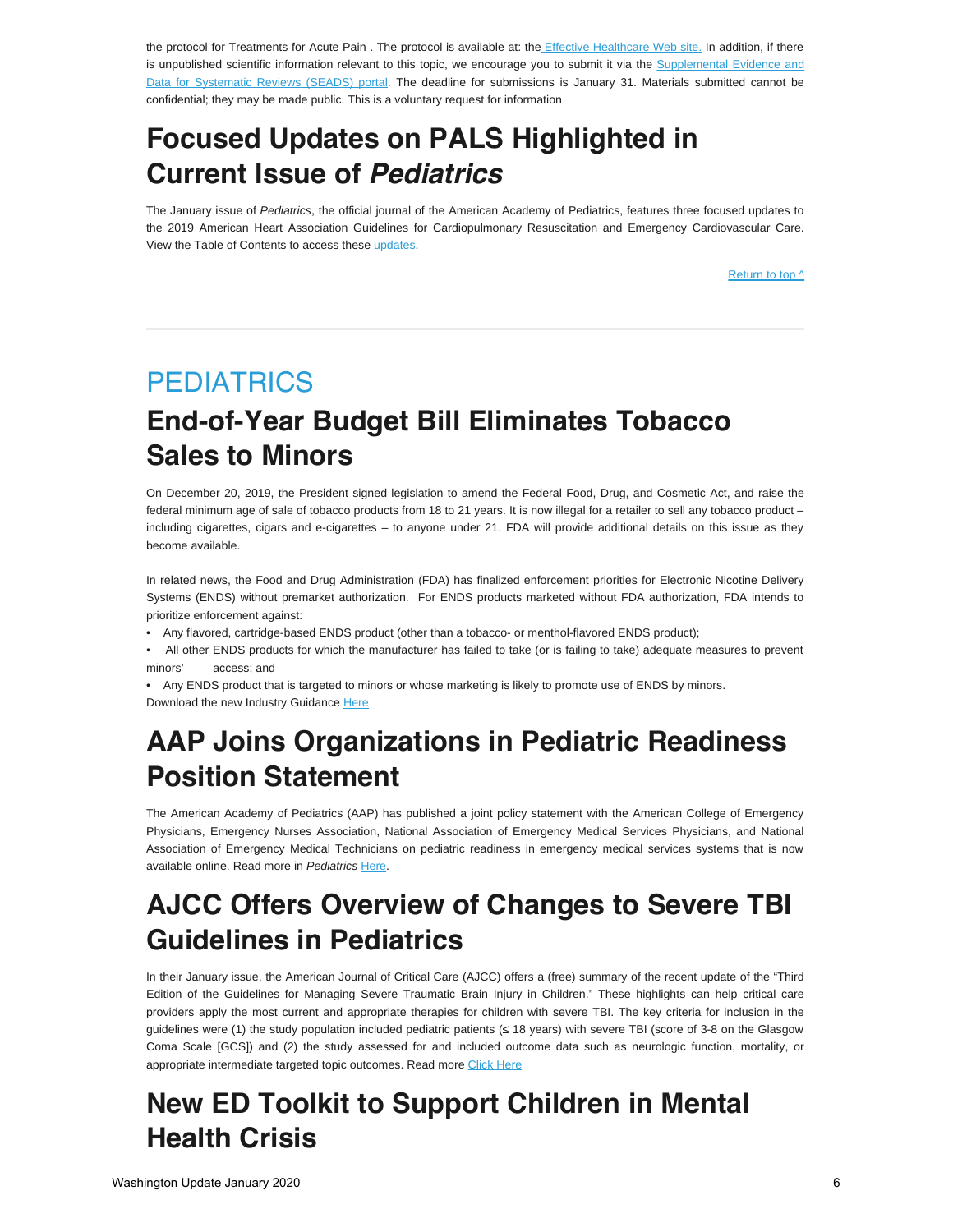The Health Resources Services Administration (HRSA) recently released a new toolkit: Critical Crossroads. This resource was created to help hospital emergency departments better manage and coordinate care for children and adolescents in mental health crisis. This resource is targeted to all hospitals, but rural hospitals have been specifically included as a key audience for this resource from its inception, and the guide includes examples from a few rural hospitals on what they've put in to place within their EDs. The resources can be tailored to your specific needs, patient population, and community. Download the toolkit [here](https://www.hrsa.gov/sites/default/files/hrsa/critical-crossroads/critical-crossroads-tool.pdf) and listen to the [webcas](https://services.choruscall.com/links/hrsa190815.html)t to learn why the toolkit was developed and how to use it.

[Return to top ^](#page-0-0)

# <span id="page-6-0"></span>TRAUMA **NASEM Reveals "Most Visited" Infographic in 2019**

And the 2019 website "winner" of the National Academies of Science, Engineering, and Medicine most visited workshop/infographic is.... Health Systems Interventions to Prevent Firearm Injuries and Death. Firearm injuries and death are a serious public health concern in the United States that place a burden on individuals, communities, and health care systems. Our workshop examined the roles that health systems can play in addressing the epidemic of firearm violence in the United States. The NASEM scrolling page provides a digital overview of the workshop and shows what participants had to say. Launch the [scrolling page](https://nationalacademies.us8.list-manage.com/track/click?u=ab74d126b7d2db12591de5c2c&id=561758beaa&e=fe197433b1) to learn more.

[Return to top ^](#page-0-0)

#### <span id="page-6-1"></span>FEDERAL PARTNERS

### **Creating and Using Evidence-based Quality Measures in EMS: The National EMS Quality Alliance**

A collaboration of several national EMS organizations, the National EMS Quality Alliance (NEMSQA) recently released its first set of measures after a robust and rigorous process. These national measures, which use data elements from the National EMS Information System (NEMSIS), will help EMS agencies across the country measure and benchmark their performance in key operational and clinical areas and improve the effectiveness of the care provided to patients and communities. In an upcoming EMS Focus webinar, hosted by the NHTSA office of EMS, you'll hear from leaders of NEMSQA who were involved in the development, testing, and implementation of these EMS performance measures. Read more and register [here](https://www.ems.gov/ems-focus.html).

# **CDC Now Encourages 2nd Day Discharge Follow-up on E-Cigarette Hospitalizations**

In a recent examination of rehospitalization and death among previously hospitalized patients with e-cigarette or vaping, product use–associated lung injury (EVALI), at least one quarter of rehospitalizations and deaths occurred within 2 days of discharge; comorbidities were common among patients who were rehospitalized or who died after discharge, according to the latest information from the Centers for Disease Control and Prevention (CDC.) Updated guidance recommends posthospitalization outpatient follow-up, optimally within 48 hours of discharge, and emphasizes the importance of preparation for hospital discharge and postdischarge care coordination to reduce risk of rehospitalization and death among hospitalized EVALI patients. Read more in the newest *[Interim Guidance for Health Care Professionals Evaluating and Caring for Patients](http://ww.cdc.gov/mmwr/volumes/68/wr/mm685152e2.htm) [with Suspected E-cigarette or](http://ww.cdc.gov/mmwr/volumes/68/wr/mm685152e2.htm) [Vaping Product Use Associated Lung Injury](https://www.cdc.gov/mmwr/volumes/68/wr/mm685152e2.htm)*

### **Changed Route of Immunization Dramatically Improves Efficacy of TB Vaccine**

According to the National Institutes of Health's National Institute of Allergy and Infectious Diseases (NIAID), simply changing the dose and route of administration of the TB vaccine from intradermal (ID) to intravenous (IV) greatly increases the vaccine's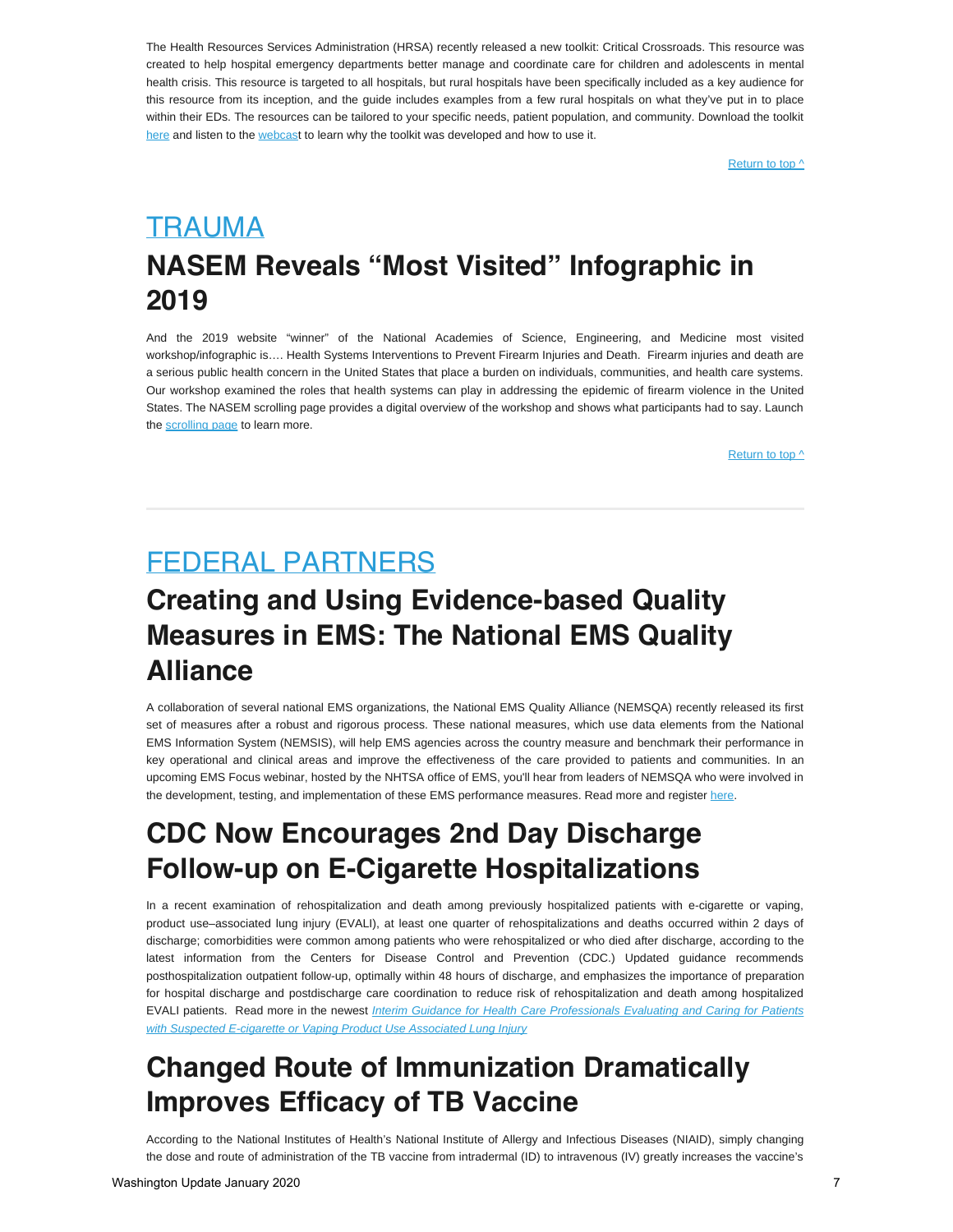ability to protect rhesus macaques from infection following exposure to Mycobacterium tuberculosis (Mtb), the bacterium that causes TB. The findings provide a new understanding of the mechanisms of BCG-elicited protection against tuberculosis infection and disease. In addition, the findings support investigation of IV BCG administration in clinical trials to determine whether this route improves its effectiveness in teens and adults. Read more [here.](https://www.nih.gov/news-events/news-releases/changed-route-immunization-dramatically-improves-efficacy-tb-vaccine)

[Return to top ^](#page-0-0)

### <span id="page-7-0"></span>INDUSTRY NEWS

# **Nurse Program Cuts Nonemergent Ambulance Dispatches in Florida**

The Daytona Beach News-Journal is reporting that a nurse-led program implemented in Volusia County, Fla., is helping redirect 911 calls for non-emergency situations and reduce ambulance dispatches. The program is staffed with seven part-time nurses from Halifax Health and AdventHealth in addition to one full time-nurse. They have all been trained as 911 operators and work in the same room as the full-time county 911 operators. The program, which started Dec. 9 and runs from 7 a.m. to 7 p.m. Monday through Friday, diverted 20% of 911 calls in its first week. Similar programs exist in Reno, Las Vegas, and Fort Worth. Read more [here](https://www.news-journalonline.com/news/20191226/nurse-program-helps-lower-ambulance-dispatches).

[Return to top ^](#page-0-0)

### <span id="page-7-1"></span>UPCOMING EVENTS

#### **FEBRUARY 2020**

[NRHA 31st Rural Health Policy Institute](https://www.ruralhealthweb.org/events/event-details?eventId=17&utm_source=NRHA%20Today&utm_medium=tie%20in&utm_campaign=PI) (February 11-13, Washington, DC)

#### **MARCH 2020**

[EMS Today](https://www.emstoday.com/) (March 4-6, Tampa, FL) ACS [Committee on Trauma Annual Meeting](https://www.facs.org/quality-programs/trauma) (March 12 - 13, Dallas, TX) **[EMS Transformation Summit](https://naemt.org/events/ems-transformation-summit) (March 24, Arlington VA)** [EMS on the](https://naemt.org/events/ems-on-the-hill-day) Hill Day (March 24-25, Arlington, VA) [Preparedness Summit](https://us13.campaign-archive.com/URL) (March 31 - April 2, Dallas, TX)

#### **APRIL 2020**

[Society of Trauma Nurses Annual Meeting](https://www.traumanurses.org/education/traumacon-2020) (April 1-3, Atlanta, GA) [National EMS Safety Summit](http://nationalemssafetysummit.org/) (April 14-17, Denver, CO) [FDIC International](http://www.fdic.com/index.html) (April 19-25, Indianapolis, IN) [American Academy of Emergency Medicine Annual Meeting](http://www.aaem.org/) (April 19-23, Phoenix, AZ) [Critical Care Transport Medicine Conference](https://cctmc.net/) (April 20-22, Albuquerque, NM)

#### **MAY 2020**

[Society for Academic Emergency Medicine Annual Meeting](https://saem.org/annual-meeting/saem20) (May 12-15, Denver, CO) [EMS Week](https://www.acep.org/administration/ems-resources/emsweek/) (May 17-23) EMSC Day (May 20) [Accreditcon](https://www.accreditcon.org/) (May 27-31, Louisville, KY)

#### **JUNE 2020**

[American Trauma Society Annual Meeting](http://www.amtrauma.org/) (June 2-4, Winston-Salem, NC) [NFPA Annual Conference](https://www.nfpa.org/conference/index.html) (June 15-18, Orlando, FL) [NASEMSO](https://nasemso.org/wp-content/uploads/Schedule-at-A-Glance-NASEMSO-Annual-Meeting-2020.pdf) Annual Meeting (June 15-18, 2020 in Reno, NV)

**JULY 2020** [Pinnacle](http://pinnacle-ems.com/) (July 27-31, Phoenix)

#### **AUGUST 2020**

[National Association of EMS Educators Annual Meeting](http://www.naemse.org/) (August 3-8, Pittsburgh, PA) [Fire Rescue Med](https://www.iafc.org/events/frm) -- IAFC EMS Section Annual Meeting (August 17-18, Phoenix, AZ) [IAFC Fire-Rescue International](http://www.iafc.org/fri) (August 19-22, Phoenix, AZ)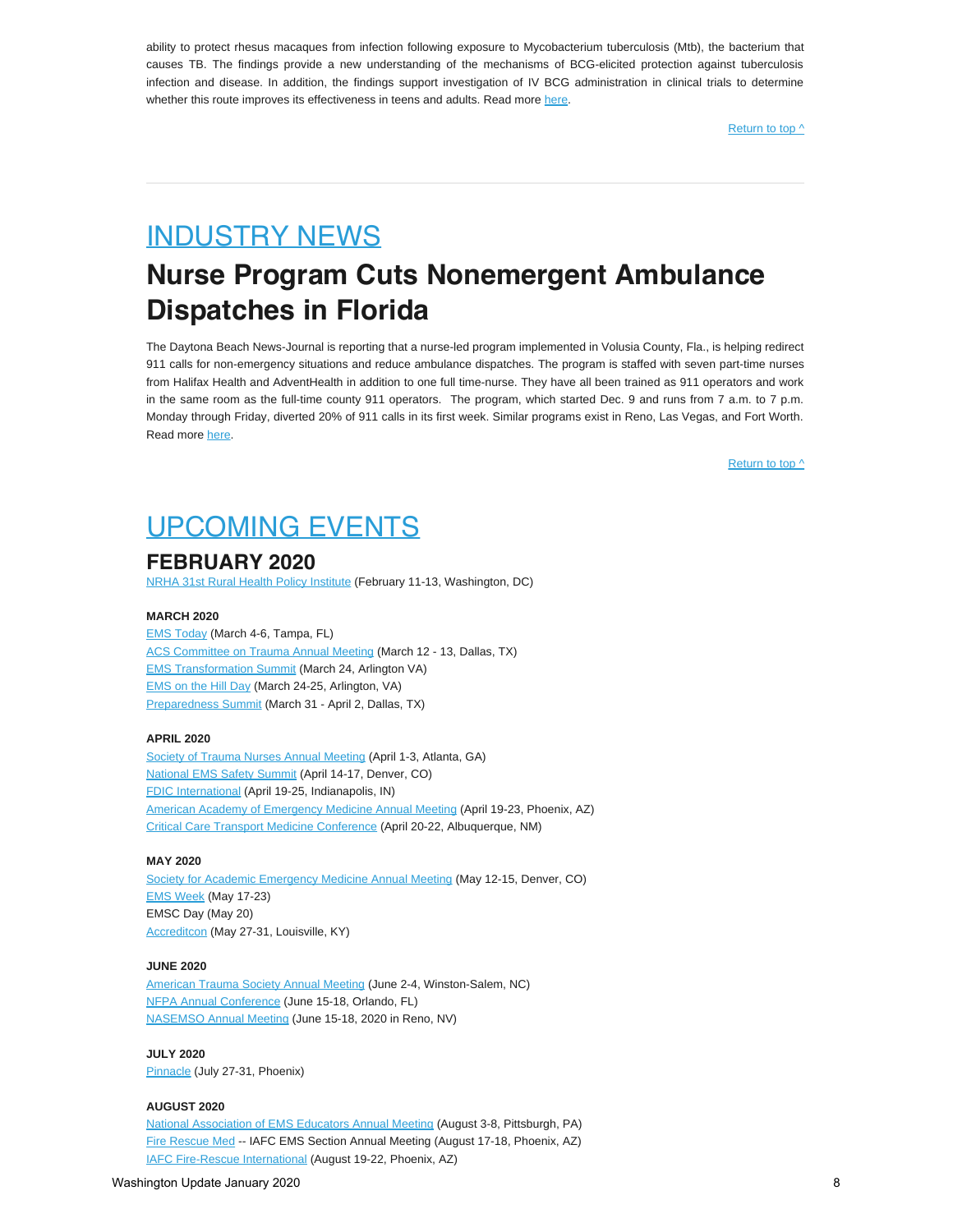#### **SEPTEMBER 2020**

[Emergency Nurses Association Annual Meeting](http://www.ena.org/) (September 8-11, Las Vegas, NV) [EMS World Expo](http://www.emsworldexpo.com/) (September 14-18, Las Vegas, NV)

#### **OCTOBER 2020**

[American College of Surgeons Clinical Congress](https://www.facs.org/clincon2020) (October 4-8, Chicago, IL) [American College of Emergency Physicians Annual Meeting](http://www.acep.org/) (October 26 - 29, Dallas, TX)

#### **NOVEMBER 2020**

[Air Medical Transport Conference](http://aams.org/education-meetings/). (November 2-4, Nashville, TN) [American Ambulance Association Annual Meeting](https://annual.ambulance.org/) (November 2-4, Las Vegas, NV) [IAEM EMEX 2020](http://www.iaem.com/) (November 13-18, Long Beach, CA) *end calendar events to [robinson@nasemso.org](mailto:robinson@nasemso.org?subject=Calendar%20Event%20for%20Washington%20Update)*

Please use these links to access monthly course schedules and registration info related to:

- [NAEMSE Instructor Course Level 1](http://naemse.org/?page=LVL1InstructorCourse)
- [NAEMSE Instructor Course Level 2](http://naemse.org/?page=LVL2InstructorCourse)
- [CAAHEP Accreditation Update & Evaluating Student Competency Workshops](http://naemse.org/?page=coaemsp)
- [NAEMSE/NREMT Regional Scenario Development Workshops](http://naemse.org/?page=nremt)

| <b>Download</b>                                                                         | <b>Subscribe</b> |
|-----------------------------------------------------------------------------------------|------------------|
| <b>PDF</b>                                                                              | here             |
| $\bigodot$ (f) $\bigodot$ $\bigodot$<br>Website<br>Facebook<br>Twitter<br><b>F</b> mail |                  |

### **Your input to Washington Update is welcome and can be sent directly to our Editor:**